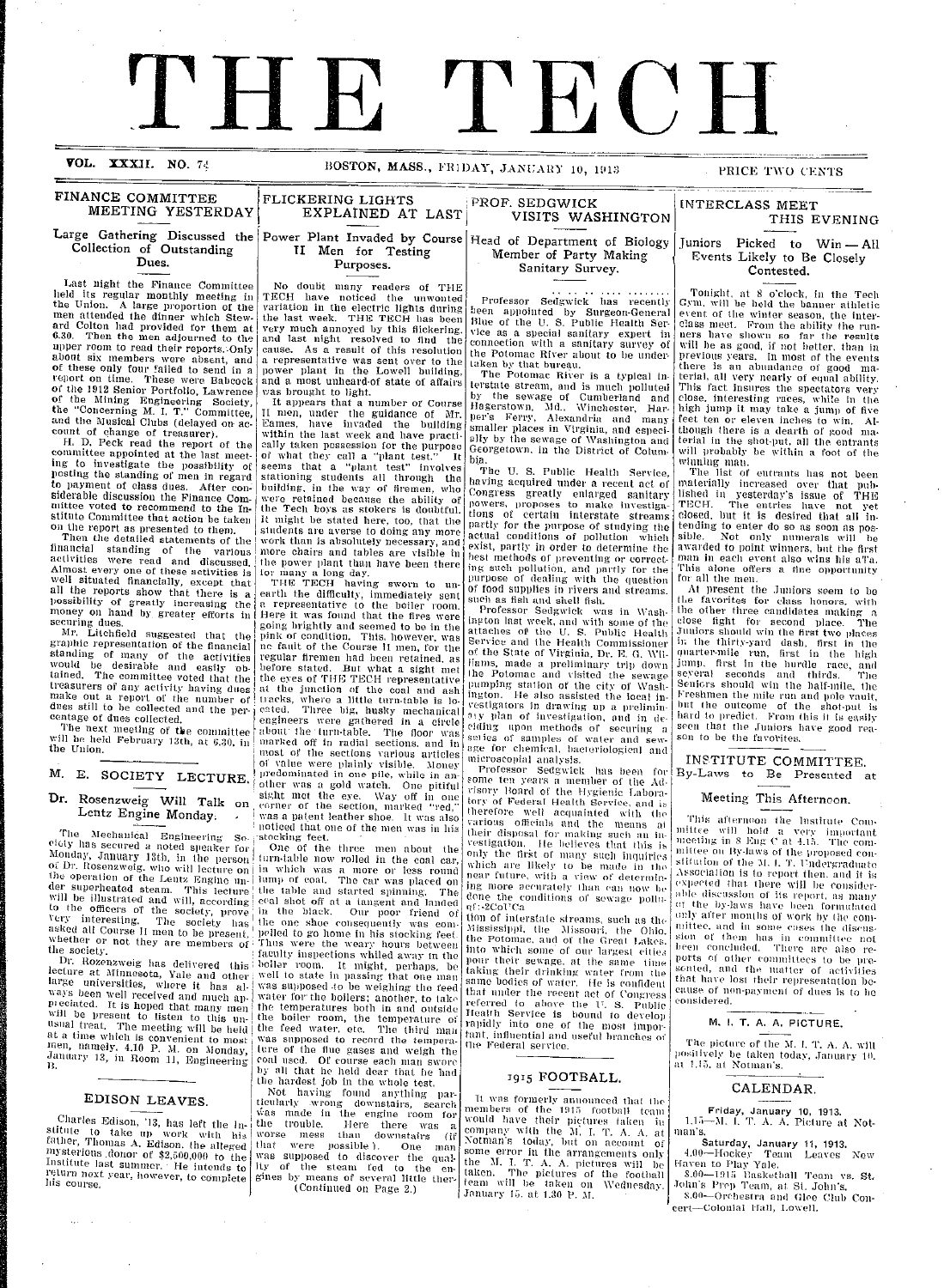THE **TI3EH, BOSTON,.** MASS., JANUARY 10. 1918

| THE<br>Entered as second-class matter, Sept. 15.<br>1911, at the postoffice at Boston, Mass., un-<br>der the act of Congress of March 3, 1879.                                                                                                                                    | UNION DINING ROOM<br>REPORT SUBMITTED<br>Finance Committee Receives the<br>Report of Present Standing                                                                                                                                                                                                   | $\boldsymbol{\mathcal{X}}$<br><b>WEBSTER</b><br><b>STONE</b><br>CHARLES A. STONE, '88<br>EDWIN S. WEBSTER. '88<br>RUSSELL ROBB, '88<br>HENRY G. BRADLEE, '91<br>ELIOT WADSWORTH, '91<br>DWIGHT P. ROBINSON '92                                                                                            |
|-----------------------------------------------------------------------------------------------------------------------------------------------------------------------------------------------------------------------------------------------------------------------------------|---------------------------------------------------------------------------------------------------------------------------------------------------------------------------------------------------------------------------------------------------------------------------------------------------------|-----------------------------------------------------------------------------------------------------------------------------------------------------------------------------------------------------------------------------------------------------------------------------------------------------------|
| Published daily, except Sunday, during<br>the college year by students of the Massa-<br>chusetts Institute of Technology.<br>MANAGING BOARD.<br>T. Gibson, 1913General Manager<br>H. Taylor, 1914 Editor-in-Chief<br>8.<br>B. E. Adams, 1915Business Manager<br><b>NEWS BOARD</b> | from the Bursar.<br>At the meeting of the Finance Com-<br>mittee last evening the following re-<br>port of the finances of the Union was<br>submitted by Bursar F. H. Rand, This<br>report covers all the finances from<br>the beginning of the school year and<br>gives a very good idea of the assets | JOHN W. HALLOWELL<br>Securities of Public Service Corporations<br>Under the Management of our Organization<br><b>STONE &amp; WEBSTER</b><br>STONE & WEBSTER<br><b>Engineering Corporation</b><br>Management Association<br>CONSTRUCTING ENGINEERS<br>GENERAL MANAGERS OF PUB-<br>LIC SERVICE CORPORATIONS |
| M. Paris, 1914Institute Editor<br>H. Rogers, 1915Societies Editor<br>P. J. Munn, 1915Exchange Editor                                                                                                                                                                              | and the liabilities connected with the<br>maintenance of the Union.<br>Hech Union account up to and in-<br>cluding Jan. 4, 1913.<br>ASSETS.                                                                                                                                                             | The American Brass Company                                                                                                                                                                                                                                                                                |
| L C. Lamb, 1915 Adv. Manager<br>Office Hours of Managing Editor: 8.40 to 9.00 A. M. daily. 1.30 to 2 P. M.                                                                                                                                                                        | Supplies on hand $\ldots, \ldots$<br>\$930.43<br>Candy and Tobacco on hand<br>209.00<br>Dining Room receipts<br>7,404.96<br>Private Dinners<br>857.96<br>Unpaid bills<br>588.72                                                                                                                         | ANSONIA BRASS & COPPER BRANCH<br>Ansonia, Connecticut                                                                                                                                                                                                                                                     |
| Except Thursdays and Saturdays.<br>Office Hours of Business Manager:<br>8.30 to 9.00 A. M. Daily.<br>Office Hours of Editor-in-Chief:<br>5.30 to 6.00 P. M. Daily, Except Saturday.                                                                                               | Sales of Mdse<br>238.89<br>Sales of banners<br>70.75<br>Sales of candy and tobacco<br>883.97<br>\$11,184.68                                                                                                                                                                                             | Manufacturers of<br>Bare and Insulated Copper Wire and Cable                                                                                                                                                                                                                                              |
| Office, 42 Trinity Piace.<br>Phone-Back Bay 5527 or 2180.<br>Night Phone-Back Bay 5527.<br>Subscriptions within the Boston Postal<br>District and outside of the United States                                                                                                    | LIABILITIES.<br>Supplies bought-Dining Rm<br>6,624.33<br>Candy and cigars<br>747.80<br>2,477.12<br>Pay-roll $\ldots \ldots \ldots \ldots \ldots$<br>Student pay-roll<br>497.62                                                                                                                          | Drawn Copper Rods, Bars and Strips.<br>Brass Sheets, Rods, Wire and Tubes.                                                                                                                                                                                                                                |
| must be accompanied by postage at the<br>rate of one cent a copy.<br>Subscriptions, \$2.00 per year, in advance,<br>Single copies. 2 cents.<br>FRIDAY, JANUARY 10, 1913                                                                                                           | Petty cash<br>72.39<br>Banners<br>72.75<br>3.40<br>Repairs<br>176.34<br>Summer Camp (Bought)<br>63.00                                                                                                                                                                                                   | Sole Manufacturers of<br>"TOBIN BRONZE"<br>(Trade Mark Registered)                                                                                                                                                                                                                                        |
| PUNCTUALITY.                                                                                                                                                                                                                                                                      | Laundry<br>34.36<br>Electricity, water, gas, etc.<br>340.00                                                                                                                                                                                                                                             | McMORROW                                                                                                                                                                                                                                                                                                  |
| The question of punctuality is one<br>of the most important "little" things<br>of life. The man who is on hand at<br>the time he agreed to be, who is never<br>late to an appointment, who remem-<br>bers that time is as valuable to other                                       | \$11,159.11<br>Profit<br>\$25.57<br>COMMUNICATION.                                                                                                                                                                                                                                                      | <b>College Shoes for College</b><br><b>Men</b>                                                                                                                                                                                                                                                            |
| people as to himself, is the man who<br>succeeds, no matter in what business<br>he may be engaged. Here in Tech-<br>nology we are forming habits that will<br>last throughout our whole life. We<br>are associating with men who will,                                            | To the Editor of THE TECH:<br>For several weeks the T. C. A. talks<br>have been disturbed by the noise com-<br>ing from the small room in the Union,<br>but last Tuesday it was more notice-                                                                                                            | 238 Washington Street, Boston, Mass.<br>OPPOSITE YOUNG'S HOTEL                                                                                                                                                                                                                                            |
| perhaps, be able to help us along at<br>some later period of our career, and it<br>is up to us to demonstrate to each<br>other that we are worthy of sid<br>- TF                                                                                                                  | able than ever. Bishop Thomas must<br>have received a rather poor opinion of<br>some Tech men, and no one could<br>blame him much. The noise grew so                                                                                                                                                    |                                                                                                                                                                                                                                                                                                           |

I I

I I

L

*C F. HIIOVEY Oc CO.*

F E tii k I b a i i II i 9 I

i

# **Men's Furnishings**

**Neckwear, Gloves**

**Hosiery, Shirts**

**Sweaters, Handkerchiefs**

- -I ' - -

I

.<br>ا

**Great Reductions in** All **Merchandise in this Department during the month of January.**

-,--- I- \_ -------

-- I -- -

perhaps, be able to help us along at some later period of our career, and it is up to us to demonstrate to each other that we are worthy of aid. If we show ourselves to be punctual and as reliable as a fine watch this trait counts one point in our favor. Furthermore, the men who have the most points in their favor are the ones who are going to do the helping rather than being helped. Now what does this lead up to?

Simply the old question of getting to classes on time. When a man comes stamping into a recitation or lecture room five or ten minutes late the whole class is disturbed and the dis-cussion interrupted with great loss of time and continuity. Such a proceeding is not fair to your classmates, men! You are stealing their time! You would not steal their money not<br>any other valuables belonging to<br>them. But just because time is less tangible than other valuables you forget that it has greater value than al-most all other things combined, and that is the thing on which all others depend. Hence, when you interrupt<br>a lecture or recitation because you<br>were too thoughtless to hurry a bit you are stealing one of the most valuable things in the world. The next time you are tempted to

be late to a lecture just stop and think that you are stealing five minutes from one hundred or more men,<br>or a grand total of eight hours and<br>twenty minutes, a good working day.

#### PLANT TEST.

(Continued from Page 1, Col. 2.) mometers and gauges. He was the best behaved one of the bunch, and<br>since he had nothing whatever to do<br>with the running of the engines, but<br>only acted as a watch-dog on the<br>actions of our roulette playing friends of the lower regions, the blame of the poor lights could not be laid on his manly shoulders. But! What was to (Continued on Page 3.)

some Tech men, and no one could blame him much. The noise grew so loud Tuesday that the door had to be closed. Probably the men who were responsible for the disturbance were unaware of the unpleasantness that Ihey caused, but it seems that they might be a little more considerate of the others, even if they did not want to listen to the talk themselves.

#### HARVARD CLUBS.

During the Christmas vacation the Harvard Musical Clubs went on a trip to the South and Middle West, which did much to arouse interest in the University, and thus aid the move- ment which has been started by the territorial clubs. Since their return President Lowell has received many letters both from the Harvard Clubs<br>and from individuals in the cities vis-<br>ited which were unanimous in express-<br>ing praise of the work of the clubs,<br>and show that the impression created was in all cases favorable to the Uni-versity's interests.

### LOWELL INSTITUTE.

Yesterday afternoon, in Huntington Hall, at 5 o'clock, Prof. Rudolf Eucken, of the University of Jena, gave the second lecture of his series on The Fundamental Problems of Hu- man Life. His subject was "A De. fense of Morality" and that of his

next lecture to be delivered on Tues-<br>day will be "Religion and Philoso-<br>phy."<br>Emile Legouis, professor of English<br>Literature at the Sorbonne in Paris,<br>will deliver his second lecture on Wil-<br>tiam Wordsworth in Huntington the influence of the French Revolution and of William Godwin on Words-worth's life and works. **1**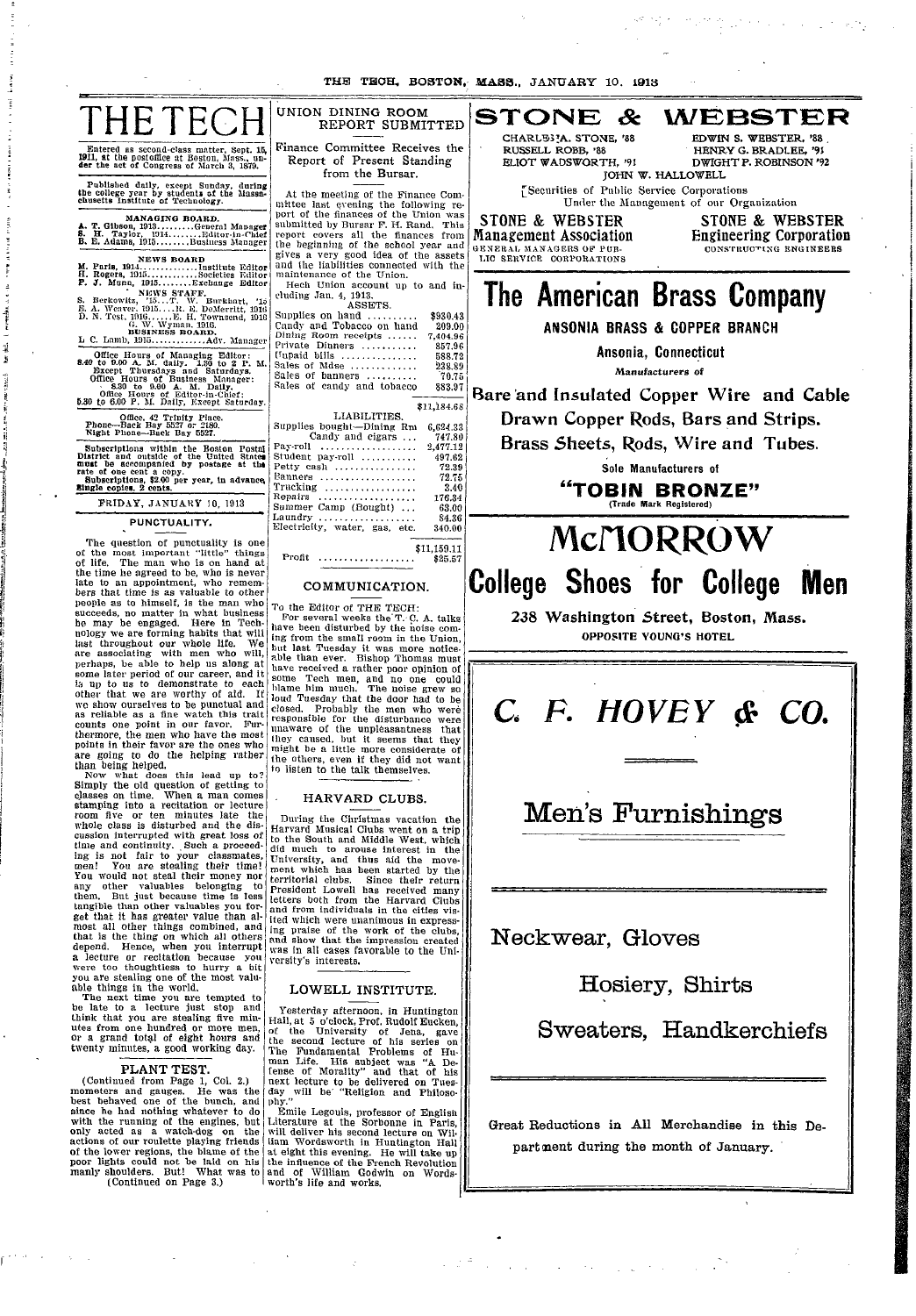I

### ORCHESTRA WILL GIVE CONCERT TOMORROW

Tech Show Organization to Give **Program at Lowell at** 8 O'clock P. M.

Lowell, Massachusetts, has been se lected as the town to hear the Teel lected as the town to hear the Tech<br>Show Orchestra tomorrow night. The concert will be given in Colonial Hall at 8 P. M. sharp.

I

The Orchestra has been drilling very faithfully for some time, and the managers expect to put up an excel managers expect to put up an excel-<br>lent performance. The program includes eleven numbers, divided about<br>equally between orchestral and vocal selections. tl

A new conductor has recently been appointed in the person of Mr, Osbourne McCarthy, a. master musician. Mr. McCarthy will have charge<br>of the preliminary concerts, will get the music for the show into shape for publication, will drill the chorus in the show, and will take charge of the musical side of the show in general. Under his guidance the managers exbeen put on the boards by Technology for many years as far as music is concerned.<br>As it is necessary for all Orchestra l) ie<br>|<br>|<br>|  $\left| \rule{0pt}{10pt} \right|$ 1. pect to stage the best show that has

As it is necessary for all Orchestra men to be at Lowell promptly, the fol-lowing men will kindly don their dress suits and be at the North Station in l.<br>I  $\cdot$ 

time to take the 6.03 P. M. train. First Violins-A. M. Eisenberg, '12; P. M. Ginsburg, '14; V. C. Short, '15;

I

O. C. Clisbam, '14; H. L. Foster, '16; D. L. Patten, '16; B. H. Kerstein, '15; H. W. Ellis, '16. Second Violins-C. M. Berry, '14;

E. L. Haumann, '16; E. M. Fisk, '14; C. H. Ober, '14; S. M. Ellsworth, '16; P. E. Rudolph, '13. Violincellos-F. L. Surls, '14; H. A. S'weet, '14; R. G. Dickinson, '15. Cornets-N. E. Brooks, '14; F. D.

Chandler, '16. Clarinets-R. J. Tullar, '13; L. B. Miller, '15.

Flutes-E. E. Smith, '15; E. P. Boucher, '16.

Trombones-S. T. Helseth, '15; S.<br>
R. Holmes, '145.<br>
Bass-R. W. White, '14.<br>
Viola-M. O. Shin, '16.<br>
Traps--H. M. Warren, '16.<br>
Piano--J. M. Phillips, '16.<br>
Quartet-G. Ewenson, '13; R. Dore-

mus, '14; K. Robinson, '12; V. M. F. Tallman, '14. The program which will be rendered

follows: 1. March-"Through War to Victory" .......................... Von Blon Orchestra.<br>Orchestra.

2. Vocal Quartet............Selected Quartet. 3. "Norwegian Dance"......... Grieg

Orchestra. 4. Reading ................. Selected

INTERMISSION.

6. March, from "Suite" .... Lachner Orchestra.

7. Vocal Quartet............Selected Quartet.

8. "Venetian Love Song". .... Nevin Orchestra.

I I i |<br>|

9. Vocal Solo-"Oh, Promise Me," V. M. F. Tallman, '14.

10. "Waves of the Danube"... ...Ivanovici

Orchestra. 11. "Stein Song"......... Bullard, '87

**SOUTH WELL'S LAUNDRY HIGH GRADE WORi at Reasonable Rates 66 Huntington Avenue Boston, Mass.**

HARVARD UNION.

Professional Vaudeville Entertainment Given.

Last evening, in the Harvard Union, a kind of entertainment entirely new to the University in recent years, was presented in the living room. The entertainment took the form of a e vaudeville show, similar to the performances which used to be exceedingly popular several years ago. The pregram consisted of acts presented by professional thespians from vari- ous vaudeville circuits, and was made **the following numbers:**<br>The Troubador Four, colored enter-

tainers. Frank Pusch, the dean of story

tellers. Little Jerry McCarthy, the original Red Sox Mascot, in popular songs. S. Wilson Bailey, prestidigator. Mr. Lowe, piano accompanist.

The attendance was gratifyingly large, and the performance was highly successful in every respect.

> PLANT TEST. (Continued from Page 2.)

be seen in the center of the room where several young gentlemen were located with the intention of keeping track of the performance of the engine under test? Here, it seemed, the trouble was to be found, for these gentlemen were hotly discussing the question of whether "Why is why and why not." In the lulls of the debate they would bury their faces in huge wedges of chocolate pie and seemed perfectly happy. The poor old engine in the meantime was groaning under tremendous overloads with ever and anon a drop, causing it to race before the governor came into operation, due, no doubt, to a fuse giving out in some distant spot. Here certainly was the cause of the flickering lights. The search was practically ended. The representative turned to go, but as he rounded the corner of one of the dyna- mos he came so suddenly upon the two young men who were supposed to weigh the condenser water that they had no time to put away their cards and chips. These two men did not have anything to do with the lights, but their actions serve to illustrate the general feeling of earnestness which characterizes all college men when the prof's back is turned. when the prof's back is turned.<br>Satisfied that he had discovered the

trouble, and being assured that the test would be over by 8 A.' M. tomorrow, the representative returned to the office.<br>It seems that each year Course II

H. G. Mann, '16. 5. "Song of the Soul"..........B riel Orchestra. life and its problems, and for this rea- son we are all willing to allow them one week of pleasure fooling with our expensive apparatus. The young It seems that cash year Course II<br>men ruin the lights and apparatus of<br>the 'Stute in this manner. It is a necessary part of their equipment for gentlemen (Seniors all), will eventually be full-fledged mechanical engineers, but as operators of a power plant they still have a little to learn. It is indeed fortunate that the regular firemen were retained or we would probably have no lights at all. *'I*

## **THE TECH UNION BARBER SHOP** Located at the

HOTEL;WESTMINSTER

Handy to the Institute. Up-to- date fashionable hair cutting by skilful barbers. The best hygien- ic and most perfectly ventilated i shop in the Back Bay. Special attention given to honing razors. Carefully selected razors for sale I I I ดมด อ<br>one<br>glass<br>glass  $\overline{0}$ a guarantee for one year. jars<br>jars with<br>tops Hoping you will convince your-<br>Zself by giving us a trial, we are. -:-' ;Yours very truly, **TECH UNION BARBER** SHOP



# **All Goods Reqluired bV Students at** A style favored by men **Maclachlan's ent in 502 BOYLSTON STREET**

**\_\_ . Drawing Instruments and Materims, fountain Pens Text-Books**

**YOU SHOULD BE IN ON THISI** If vou will buy a winter **Suit** or **Overcoat** now, you can get the

best trade of your life at our

## **REDUCTION SALE NOW ON.**

Get 'round and see our window display. It tells part of the story. We are closing out all our fancy overcoatings and suitings at way down prices that are the talk of the town.

**BURKE & CO. Incorp. Tailors** 18 SCHOOL STREET, **and 843 WASHINGTON ST., BOSTON HARVARD SQUARE, CAFIBRIDGE 7 nlAIN ST., ANDOVER, MASS. HANOVER, N. H.**



There are subjects upon which it is easier **to draw out the thread**

**of verbosity than the staple of argument. Not so with**



**Velvet furnishes its** You draw it out of a **pipe in great cool**  $\operatorname{delightful}$  puffs -- s **temptingly smooth and satisfying that it leaves no chance for dispute.**





 $\sim$ 

Also be

*Chosounce*<br>bags--con-<br>penient for<br>cigarettes 5c